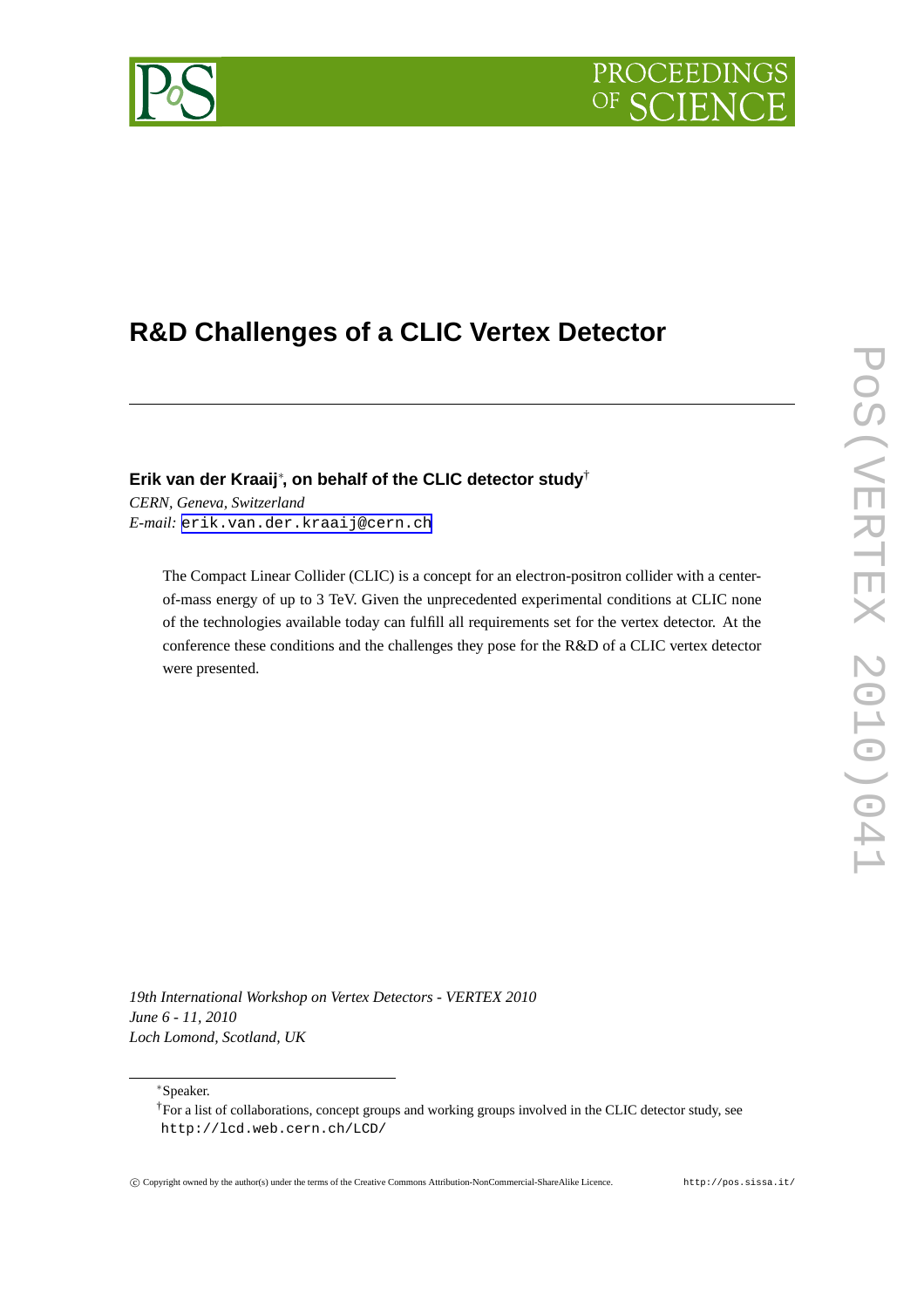#### <span id="page-1-0"></span>**1. Introduction**

To understand the challenges for the R&D of a vertex detector we start with the physics expected at a multi-TeV linear  $e^+e^-$  collider. There are several theories covering the open questions in particle physics at the moment: the Standard Model (including an unconfirmed Higgs sector), supersymmetry, extra dimensions, and more. The LHC will hopefully determine what may or may not lie beyond the known physics. In case new physics is discovered in the energy range of the LHC then an  $e^+e^-$  collider up to several TeV would be an excellent tool to study that physics in more detail. In [\[1\]](#page-7-0) an overview is given for the physics prospects at CLIC.

One challenge faced with multi TeV physics is its topological distribution. For many production channels the cross sections for *s*-channel processes decrease with the center-of-mass energy while for the *t*-channel processes they increase in this energy regime. With the latter being predominantly forward-boosted, operating CLIC at several TeV will mean that many of the interesting events will be in the forward region of the detector. The sub-detectors in this region, including the vertex detector, thus deserve extra attention. For an elaborate study on forward tracking the reader is referred to [\[2\]](#page-7-0).

#### **2. Requirements for vertex detector**

The main objective of the vertex detector will be the measurement of secondary vertices in order to do flavor tagging. From the experience in the ILC community, see [[3](#page-7-0)], this objective has been determined to be achievable with a transverse impact parameter resolution  $\sigma_{R\phi}$  of

$$
\sigma_{R\phi}(p_T) = \sqrt{a^2 + \frac{b^2}{p_T^2 \sin \theta}} \quad , \text{with } a = 5 \text{ }\mu\text{m and } b = 15 \text{ }\mu\text{mGeV}. \tag{2.1}
$$

In this equation  $\theta$  is the polar angle. Parameter *a* gives the high energy resolution and is driven by the point resolution of the detector. The low energy resolution parameter *b* is driven by the multiple scattering.

### **3.** *e*<sup>+</sup>*e*<sup>−</sup> **collisions at CLIC**

The basic idea behind the CLIC accelerator concept is to use a low energy, high intensity beam to drive a high energy, low intensity beam. The first beam serves as an RF source, the latter is used for the collisions and is accelerated by normal conducting RF cavities operating at a gradient of 100 MV/m. The main beam consists of trains of bunches. To obtain a luminosity as high as possible, each train has 312 bunches separated by 0.5 ns. The repetition rate of the trains is 50 Hz, implying a quiet time of 0.02 seconds between trains.

In Table [1](#page-2-0) we summarize the CLIC beam parameters and state for comparison the same parameters for LEP 2 and for ILC at 0.5 TeV center-of-mass energy. The ILC is another concept for an  $e^+e^-$  collider, which is based on superconducting RF cavity technology, see [[3\]](#page-7-0). With an accelerating gradient of 32 MV/m it is aimed to operate at a center-of-mass energy up to 1 TeV. The crossing angle mentioned in the table is needed for linear colliders to be able to separate the in- and out-coming beams after crossing.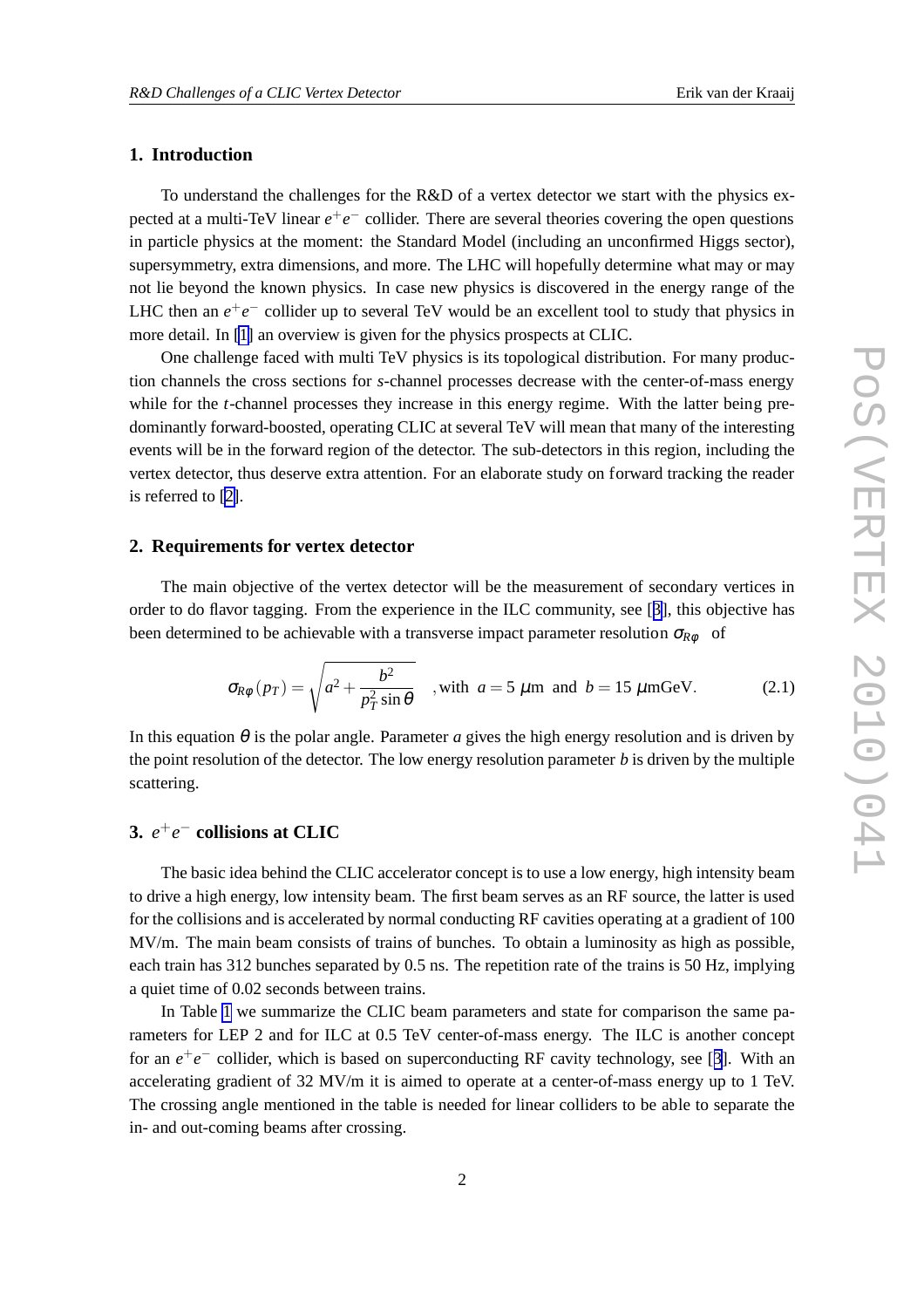<span id="page-2-0"></span>

|                                                               | LEP <sub>2</sub>    | ILC 0.5 TeV         | CLIC 3.0 TeV        |
|---------------------------------------------------------------|---------------------|---------------------|---------------------|
| <b>Peak luminosity</b> $\text{[cm}^{-2}\text{s}^{-1}\text{]}$ | $1.0 \cdot 10^{32}$ | $1.5 \cdot 10^{34}$ | $2.0 \cdot 10^{34}$ |
| <b>Bunch crossing separation</b>                              | $\sim$ 22 $\mu$ s   | $369$ ns            | $0.5$ ns            |
| <b>Bunch crossings per train</b>                              | 4                   | 2670                | 312                 |
| <b>Train repetition rate</b>                                  | $50$ kHz            | $5$ Hz              | 50 Hz               |
| <b>Crossing angle [mrad]</b>                                  |                     | 14                  | 20                  |
| Bunch charge $[.10^9]$                                        | 30                  | 20                  | 3.7                 |
| IP size $\sigma_{\rm r}$                                      | $250 \mu m$         | $600$ nm            | $45 \text{ nm}$     |
| IP size $\sigma_{v}$                                          | $5 \mu m$           | 6 nm                | $1 \text{ nm}$      |
| IP size $\sigma_z$                                            | $10 \text{ mm}$     | $300 \ \mu m$       | $40 \mu m$          |
| Coherent pairs at IP / BX                                     | negligible          | $< 10^{2}$          | $3 \cdot 10^8$      |
| Incoherent pairs at IP / BX                                   | negligible          | $1 \cdot 10^5$      | $1.5 \cdot 10^5$    |
| $\gamma\gamma \rightarrow$ hadronic events / BX               | negligible          | 0.2                 | 3                   |

**Table 1:** CLIC parameters, as in [\[4\]](#page-7-0). For comparison the parameters for LEP <sup>2</sup> and for the ILC with centerof-mass energy of 0.5 TeV are also given. At the bottom the expected number of background events is given, see Sections 3.1 and [3.2](#page-3-0). IP stands for interaction point, BX for bunch crossing.

The small bunch length of 40  $\mu$ m at the Interaction Point (IP) at CLIC means that the locations of different collisions in one train cannot easily be resolved. Assuming the worst, that is none can be resolved, we have that the time-stamping capability of the detector defines how many bunch crossings overlap in one readout event. For example: a time stamping of 20 ns, corresponding to the current state-of-the-art in vertex detector technology, corresponds to 40 bunch crossings overlapping.

Lepton colliders are often stated as 'clean' colliders where the ratio of signal to background channels is relatively high. This was indeed the case for LEP. However, with higher energy beams several background processes arise, see also [[5\]](#page-7-0). We will discuss two: beamstrahlung and  $\gamma\gamma \rightarrow hadrons.$ 

#### **3.1 Beamstrahlung**

Beamstrahlung is the consequence of the electrons and positrons in both beams attracting each other at the moment of crossing and increases with the beam energy. As with any other means of acceleration, the bending causes the particles to radiate photons. A benefit of the phenomenon is an auto-focus of the beams, decreasing their widths and increasing the luminosity. A disadvantage is a decrease in the center-of-mass energy of the beam collision. Another disadvantage is the creation of background electron-positron pairs by the photons. The following types of pairs are defined:

• **Coherent pairs** are produced when a real photon interacts with the coherent field of the bunch. With 1.5 TeV beams approximately  $3 \cdot 10^8$  pairs are produced per bunch crossing. Most of these pairs leave the detector down the outgoing beampipe and will therefore be neglected in these proceedings.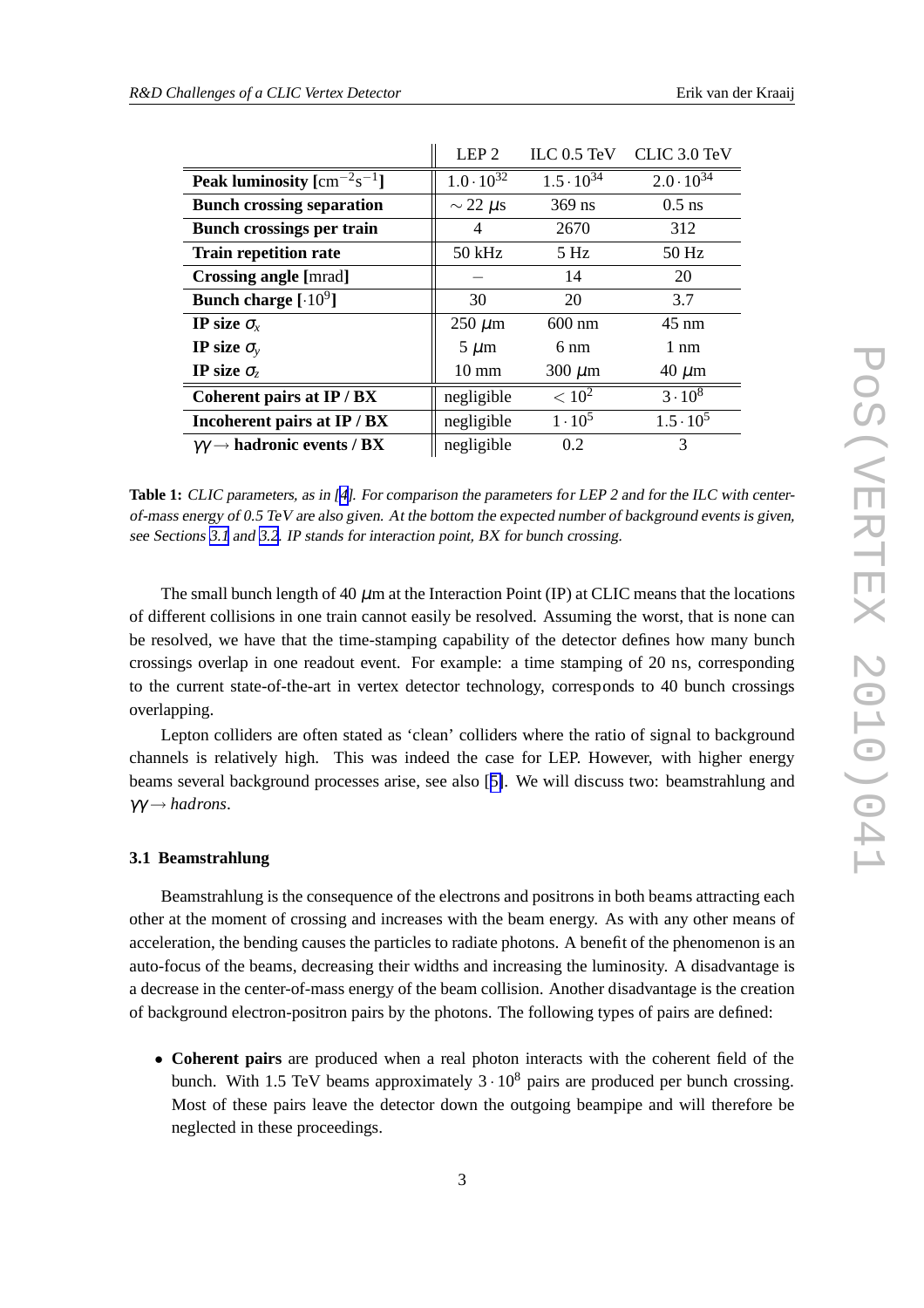- <span id="page-3-0"></span>• **Trident pairs** are similar to coherent pairs, except that the pair originates from a virtual photon [\[6\]](#page-7-0). At the time of writing their consequences for CLIC are still under study.
- **Incoherent pairs** are produced when the photon interacts with an electron or positron in the bunch. At 3 TeV center-of-mass energy approximately  $1.5 \cdot 10^5$  pairs are produced per bunch crossing. This is a large source of background hits in the vertex detector and has been studied in great detail.

For the coherent and incoherent pairs the production rates are obtained from [[7\]](#page-7-0) which used the GUINEA-PIG generator [[8\]](#page-7-0). Many of these pairs are steered down the beampipe by the strong magnetic field. The field originates from the detector's solenoid and will be 4 to 5 Tesla. In Section [4.1](#page-4-0) we come back to the hits as a consequence of incoherent pairs. Studies of the trident pairs at CLIC are underway and first results show that their flux through the detector layers is relatively low [[9](#page-7-0)]. We can therefore safely neglect them here in the background analysis.

#### **3.2 Hadronic events**

At center-of-mass energies of a few TeV the cross-section for processes of the type

$$
e^+e^- \rightarrow e^+e^- + \gamma\gamma \rightarrow e^+e^- + hadrons
$$

becomes substantial, resulting in approximately 3 hadronic events per bunch crossing at CLIC. These results are obtained using the GUINEA-PIG generator combined with PYTHIA [[10\]](#page-7-0).

Being mostly produced in the forward region of the detector, we show in Fig. 1 the hit density on forward tracking disks positioned at five different *z* values as a function of the radial distance. From these results it can be concluded that the hit density is approximately an order of magnitude lower than the density caused by the incoherent pairs. For these proceedings the hadronic channels are therefore neglected.



**Figure 1:** Hit density during the beam bunch train on disks as <sup>a</sup> consequence of incoherent pairs and hadronic events, obtained from [\[11](#page-7-0)], at <sup>a</sup> center-of-mass energy of <sup>3</sup> TeV.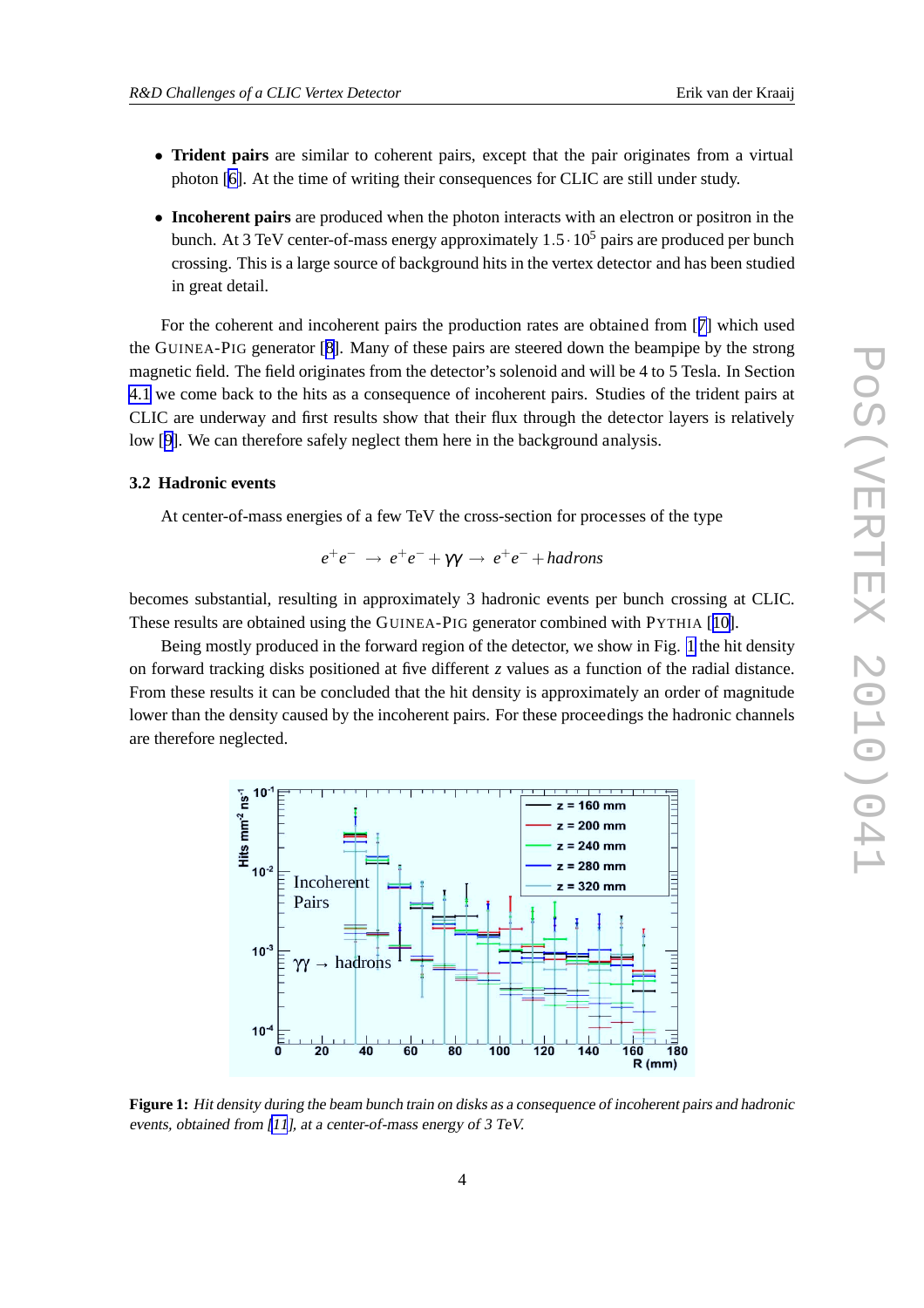#### <span id="page-4-0"></span>**4. Vertex detector concept**

In 2009 two detector concepts for the ILC, named SiD [[12\]](#page-7-0) and ILD [\[13](#page-7-0)], were validated by scientific review. The CLIC study has taken the two designs as a baseline for detector research and is working now together with the ILC concepts to investigate the changes needed to adjust them to the experimental conditions at CLIC.

The consequences of the beamstrahlung trident pairs and incoherent pairs are being studied. For now, however, only results with incoherent pairs are available.

#### **4.1 Hit density in vertex detector**

To reduce the particle flux from beamstrahlung in the first layer of the vertex detector its inner radius is extended from 15 mm as designed for the ILC to 30 mm for CLIC, see [[14\]](#page-7-0). As in the ILC designs, the beampipe at CLIC has a conical shape in the forward regions where the background particle flux extends to a higher radius.

In Fig. 2 the particle density is shown as a function of time, starting with the arrival of the first bunch of a train. For this study the incoherent pairs from a full bunch train were simulated in the full detector simulation program MOKKA [\[15](#page-7-0)], see [[7\]](#page-7-0). We see in the figure how after approximately 20 ns the density increases; this is caused by particles back-scattered from the forward detector.

If the vertex detector had to integrate over all the particles from a complete bunch train, i.e. over 156 ns, the particle density would correspond to 5.4 mm<sup> $-2$ </sup> in the innermost layer. The consequences for the detector occupancy are severe: assuming for example  $20 \times 20 \ \mu m^2$  pixel sensors,



**Figure 2:** Particle density from incoherent pairs as function of time in <sup>a</sup> detector model with three barrel layers at 32, <sup>46</sup> and <sup>60</sup> mm. <sup>A</sup> minimum energy deposition was required from <sup>a</sup> particle traversing the silicon sensor and one hit corresponds to one particle. Cluster formation from one particle traversing <sup>a</sup> layer is thus not taken into account.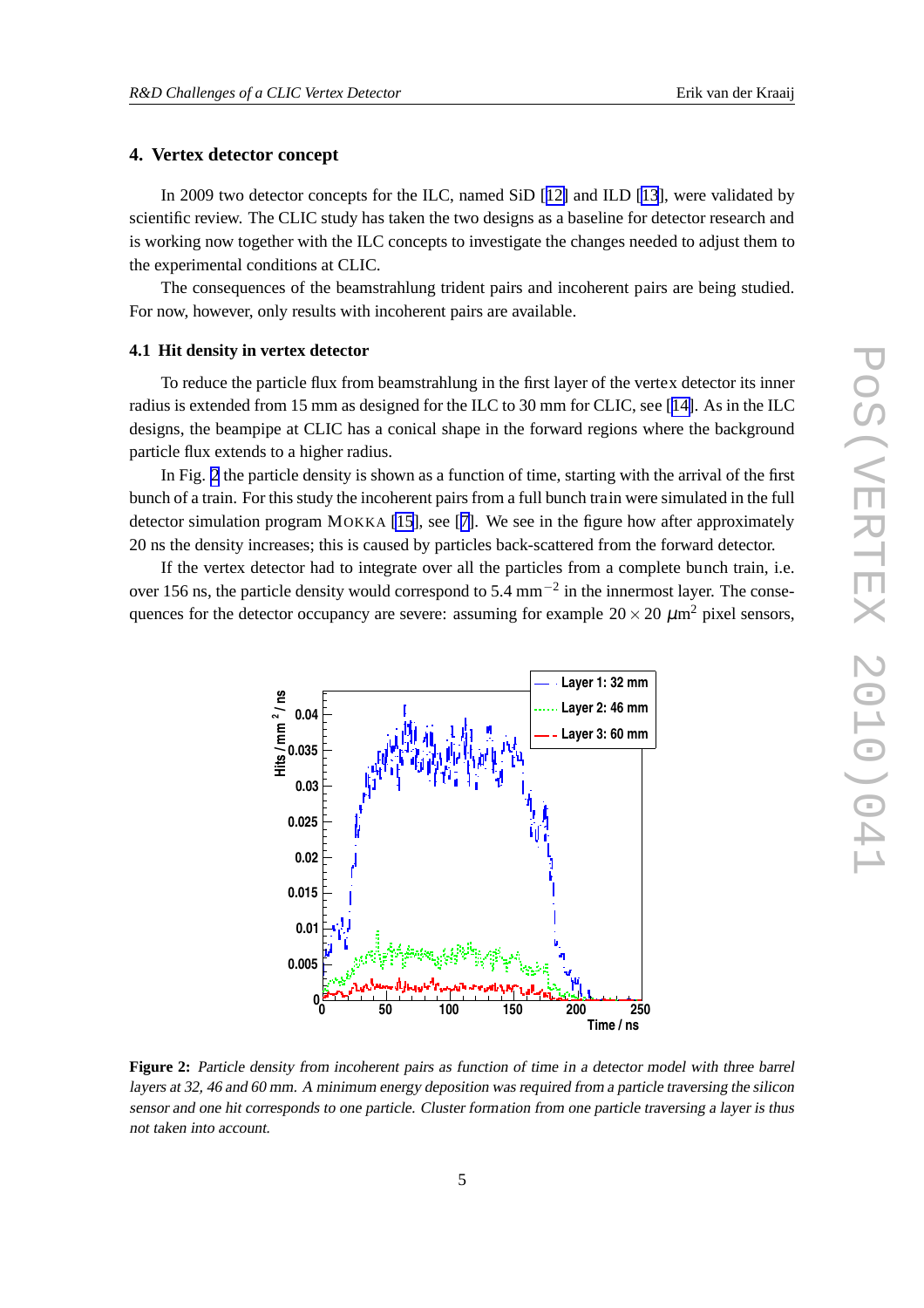with 5-10 pixels hit per particle traversing a sensor, the innermost layer has an average occupancy of 1-2% during the 156 ns of a train. Moreover, these results are the average after integrating over the azimuthal angle. Due to the 20 mrad crossing angle of the two beams the back-scattered particles are not homogeneously distributed over the vertex detector and hot spots with approximately five times higher densities are present.

Studies with different designs of the beampipe are underway to reduce the flux of backscattered particles in the sensor layers. Nonetheless, to be able to resolve the vertices in a single event, a time-stamping will be required to identify hits belonging to the same event, or at least to a time-window integrating over not too many events. A timing accuracy of 5 to 10 ns is probably needed.

#### **4.2 Strawman design**

The vertex detector suffers most from the higher flux of beamstrahlung produced at CLIC. Taking into account that much of the interesting physics is to be expected in the forward region, currently a complete new strawman design is under investigation for CLIC.

A three-layered barrel structure of 13 cm half-length is considered, carrying pixel sensors on both sides of the layers. This is complemented by a closely packed end-cap of three disks with the same doublet pixel technology.

The choice of double-layers reduces the total amount of material for support. Such design also satisfies the desire to have the hits as close as possible to the interaction point for optimal impact parameter resolution at high energies. Moreover a double sided layer with two hits can form minitracks; extrapolating these tracks back to the interaction point can help in vetoing against possible background hits originating from the many beamstrahlung pairs backscattered from the forward region.

#### **4.3 Impact parameter and track resolution**

We emphasize that in all studies of the vertex detector performance the outer tracking detector is always taken into account; without it the accuracy of the vertex reconstruction is significantly worse. Target numbers for the impact parameter resolution were mentioned in Section [2:](#page-1-0)  $a = 5 \mu m$ and  $b = 15 \mu \text{mGeV}$ . The first parameter is mainly driven by the single-point resolution, the number and spacing of layers and the distance to the IP. Preliminary studies show that a value of  $a = 5 \mu m$ should be achievable with 3  $\mu$ m single-point resolution. Such a good point resolution would also help in the reduction of the occupancy due to background hits.

However, the requirement on the second parameter is more challenging. The value *b* is mainly driven by the amount of dead material and its distribution in relation to the active layers. To obtain  $b = 15 \mu$ mGeV the material thickness should be approximately 0.1% of the radiation length  $(X_0)$ per single detection layer. Yet since the minimal beam pipe radius is fixed to 30 mm because of beamstrahlung, its thickness is fixed to  $\sim$  0.6 mm = 0.17%  $X_0$  with current technology. Studies so far indicate that a value of  $b = 20 \mu m$ GeV is more realistic including the beampipe, even with 0.1%  $X_0$  per layer of the vertex detector.

For the reconstruction of the momentum of particles in the forward region the azimuthal angle of the hits on the disks is most important; the radial coordinate does not need to be measured with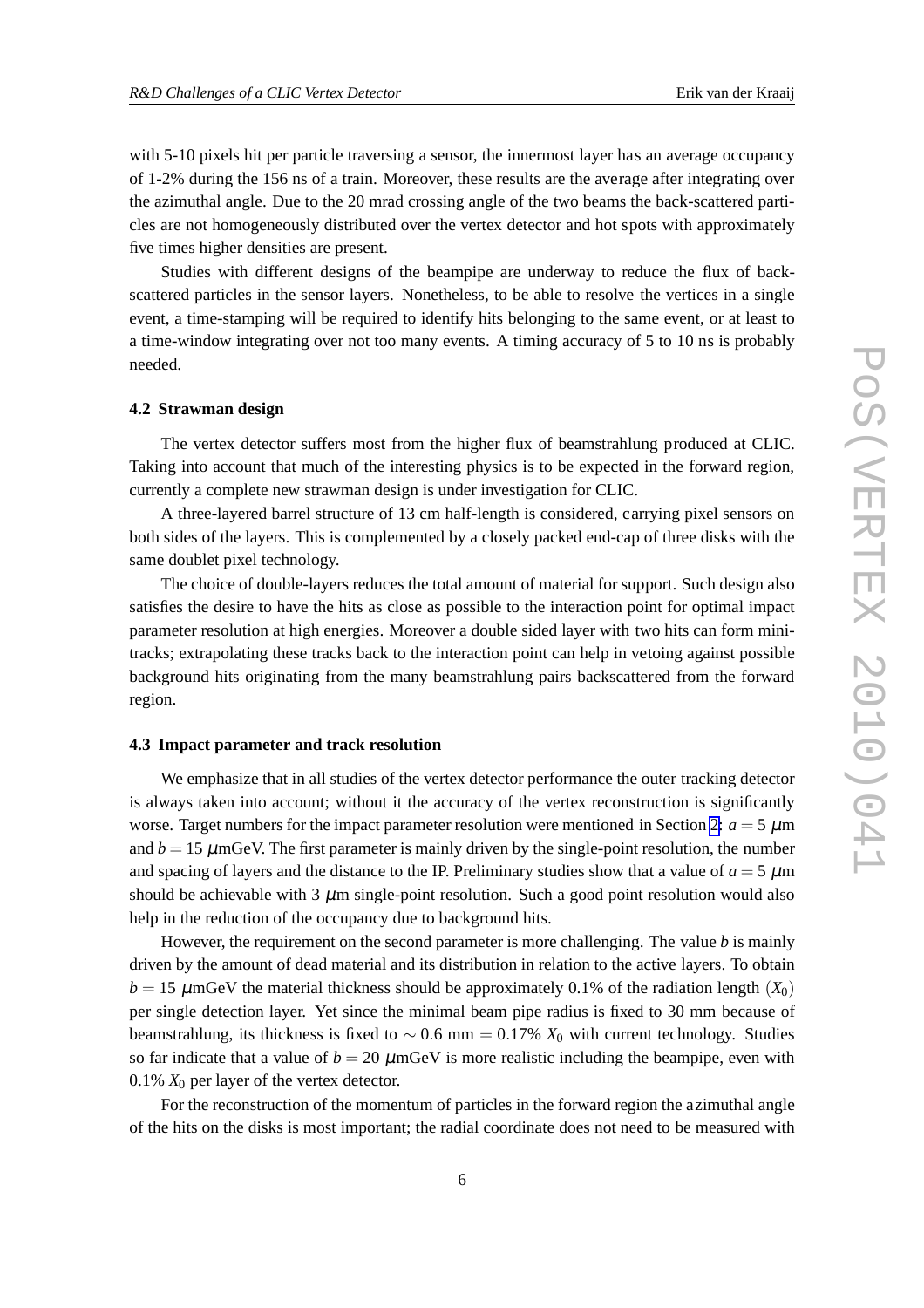the same accuracy. Radial strips (with a small stereo angle) are therefore often considered for disk technology in the design of a new vertex detector. Yet with the dense background environment the disks in the CLIC vertex detector will be using pixelated technology to reduce the occupancy. Detailed optimization studies are underway and will be reported in a future publication [[16\]](#page-7-0).

#### **5. Challenges for the technology R&D**

Several technology domains encompass the development of a vertex detector. They can be classified in three areas: sensor technology, readout electronics and power delivery & dissipation. No single technology has been chosen yet for any of the domains; the requirement of no more than 0.1% radiation length per sensor layer is often the bottleneck.

The position resolution of a hit is required to be  $3 \mu$ m. The time resolution has not been fixed yet, but should be of the order of 5 to 10 ns. Sensor technologies by themselves meet these demands, even the low mass requirement. Suitable readout electronics however needs further development. The time resolution and expected high occupancy can be dealt with by some technologies, yet these may exceed the maximum tolerated amount of material. Adapting their design to reduce the material thickness then touches on the power supply and dissipation: more dense electronics for the smaller pixels implies more heat per area which might imply more cooling material. R&D on cooling technology is therefore needed to keep this amount of material to a minimum.

For the power management the 0.02 seconds between bunch trains can be used. Even if all the information collected during one train is buffered in the readout electronics, the inter-train period can be used for readout *and* cooling. Assuming for example a readout of maximal 400 µs, a ratio of on- to off-time of approximately 1 : 50 is possible. Electronics capable of power pulsing thus have a great advantage.

Detailed studies of the neutron flux from the spent beams at CLIC have not yet been performed. Preliminary studies indicate that the flux should be several orders of magnitude smaller than at the LHC, see [\[14](#page-7-0)], and radiation hardness is therefore thought not to be a crucial issue at CLIC. More detailed studies are underway, see also [[17\]](#page-7-0).

#### **6. Conclusions**

The consequences of the beamstrahlung at CLIC for the vertex detector are now under study. Especially in the forward region the density of particles from the background channels is high and a redesign of the vertex detector with respect to the ILC is necessary. A strawman design satisfying the requirements on the impact parameter resolution is under development. Both for the design and the development of the detector the biggest challenge lies in the low mass requirement.

In 2011 a Conceptual Design Report is to be published for the CLIC accelerator and its detectors. A complete detailed study of the vertex detector design will then be presented.

#### **Acknowledgments**

I would like to thank Dominik Dannheim for all his help with the presentation given at the conference and these proceedings. I would also like to thank Alex Kluge for insightful discussions.